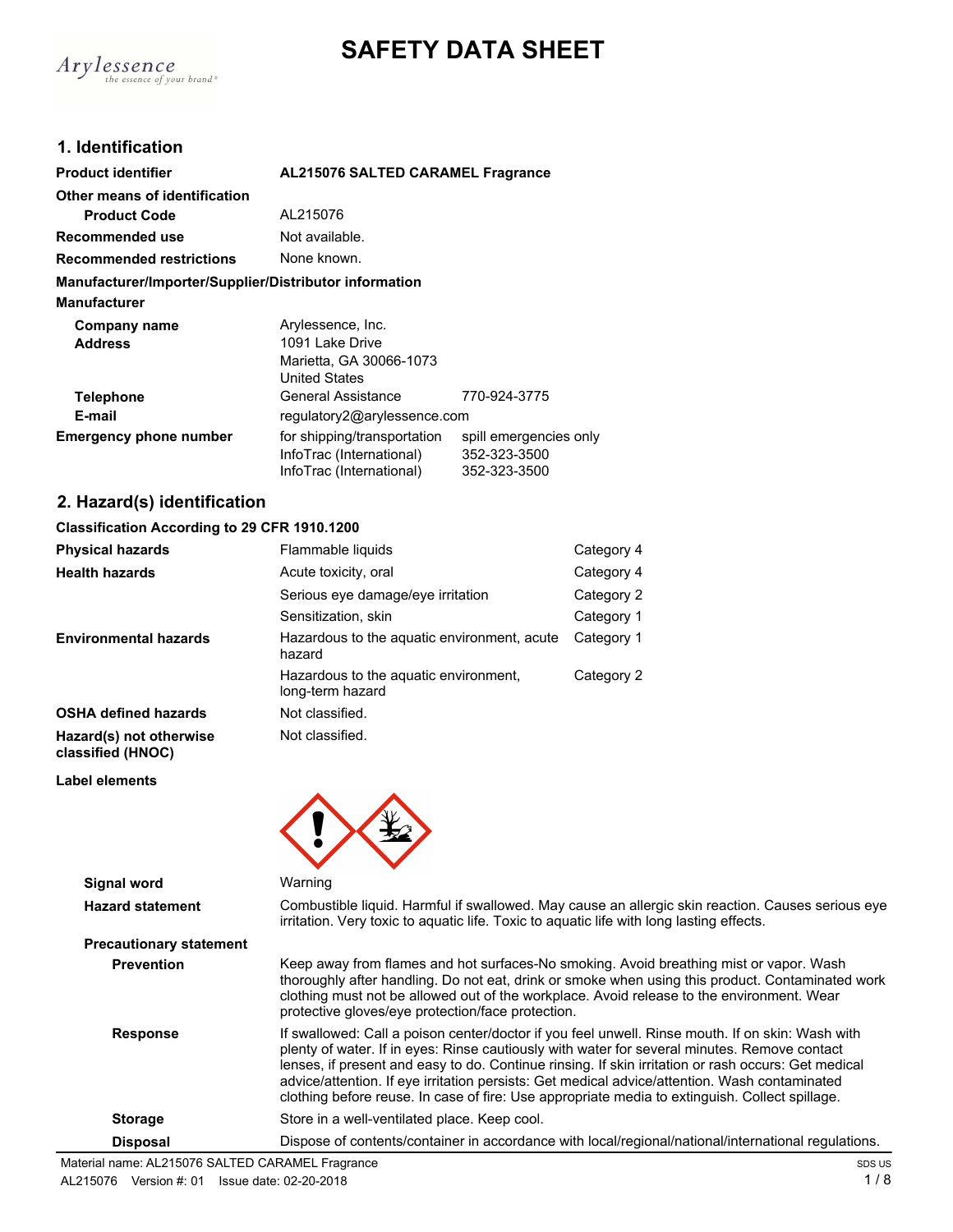**Supplemental information** None.

## **3. Composition/information on ingredients**

#### **Mixtures**

| <b>Chemical name</b>                     | Common name and synonyms | <b>CAS number</b> | %              |
|------------------------------------------|--------------------------|-------------------|----------------|
| <b>BENZYL BENZOATE</b>                   |                          | 120-51-4          | 51             |
| ETHYL VANILLIN                           |                          | 121-32-4          | 8              |
| OMEGA-PENTADECALACTONE                   |                          | 106-02-5          | 5              |
| <b>METHYLCYCLOPENTENOLONE</b>            |                          | $80 - 71 - 7$     | 3              |
| <b>COUMARIN</b>                          |                          | $91 - 64 - 5$     | 2.4            |
| <b>LEMON TERPENES</b>                    |                          | 68917-33-9        | 2.4            |
| <b>ALLYL HEXANOATE</b>                   |                          | 123-68-2          | 2              |
| ETHYL MALTOL                             |                          | 4940-11-8         | $\overline{2}$ |
| DELTA-DECALACTONE                        |                          | 705-86-2          | 1.8            |
| <b>CITRAL</b>                            |                          | 5392-40-5         | 1.6            |
| <b>PIPERONAL</b>                         |                          | 120-57-0          | 1.6            |
| ETHYL BUTYRATE                           |                          | 105-54-4          |                |
| <b>ACETYL PROPIONYL</b>                  |                          | 600-14-6          | 0.2            |
| <b>LAURIC ALDEHYDE</b>                   |                          | 112-54-9          | 0.1            |
| Other components below reportable levels |                          |                   | 17.9           |

\*Designates that a specific chemical identity and/or percentage of composition has been withheld as a trade secret.

# **4. First-aid measures**

**Fire fighting**

**equipment/instructions**

| <b>Inhalation</b>                                                            | Move to fresh air. Call a physician if symptoms develop or persist.                                                                                                                                                      |
|------------------------------------------------------------------------------|--------------------------------------------------------------------------------------------------------------------------------------------------------------------------------------------------------------------------|
| <b>Skin contact</b>                                                          | Remove contaminated clothing immediately and wash skin with soap and water. In case of<br>eczema or other skin disorders: Seek medical attention and take along these instructions.                                      |
| Eye contact                                                                  | Immediately flush eyes with plenty of water for at least 15 minutes. Remove contact lenses, if<br>present and easy to do. Continue rinsing. Get medical attention if irritation develops and persists.                   |
| Ingestion                                                                    | Rinse mouth. If vomiting occurs, keep head low so that stomach content doesn't get into the lungs.<br>Get medical advice/attention if you feel unwell.                                                                   |
| <b>Most important</b><br>symptoms/effects, acute and<br>delayed              | Severe eye irritation. Symptoms may include stinging, tearing, redness, swelling, and blurred<br>vision. May cause an allergic skin reaction. Dermatitis. Rash.                                                          |
| Indication of immediate<br>medical attention and special<br>treatment needed | Provide general supportive measures and treat symptomatically. Keep victim warm. Keep victim<br>under observation. Symptoms may be delayed.                                                                              |
| <b>General information</b>                                                   | Ensure that medical personnel are aware of the material(s) involved, and take precautions to<br>protect themselves. Show this safety data sheet to the doctor in attendance. Wash contaminated<br>clothing before reuse. |
| 5. Fire-fighting measures                                                    |                                                                                                                                                                                                                          |
| Suitable extinguishing media                                                 | Water fog. Foam. Dry chemical powder. Carbon dioxide (CO2).                                                                                                                                                              |
| Unsuitable extinguishing<br>media                                            | Do not use water jet as an extinguisher, as this will spread the fire.                                                                                                                                                   |
| Specific hazards arising from<br>the chemical                                | The product is combustible, and heating may generate vapors which may form explosive vapor/air<br>mixtures. During fire, gases hazardous to health may be formed.                                                        |

**Special protective equipment** Self-contained breathing apparatus and full protective clothing must be worn in case of fire. **and precautions for firefighters**

> In case of fire and/or explosion do not breathe fumes. Move containers from fire area if you can do so without risk.

**Specific methods** Use standard firefighting procedures and consider the hazards of other involved materials. General fire hazards **Combustible liquid.**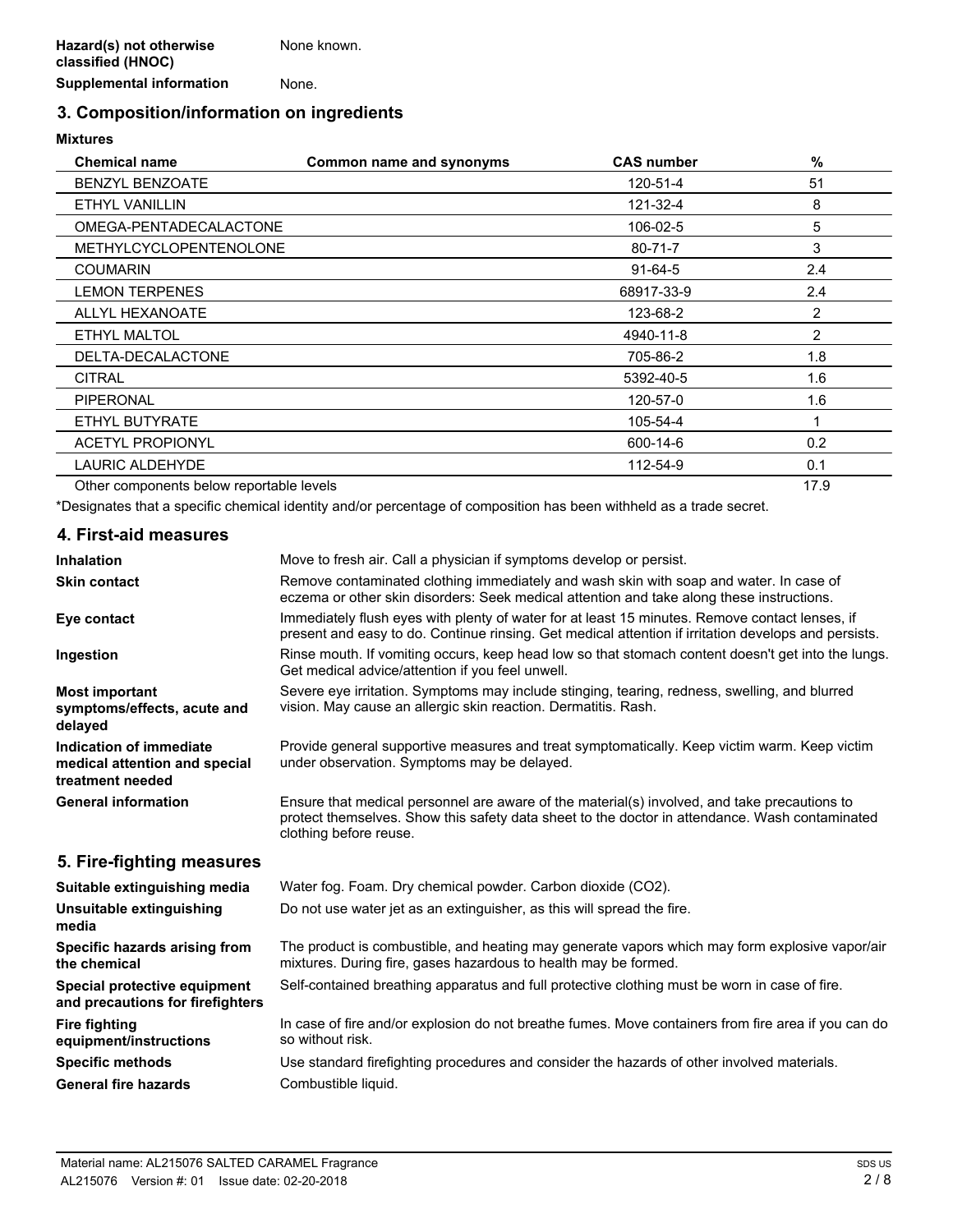#### **6. Accidental release measures**

| Personal precautions,<br>protective equipment and<br>emergency procedures | Keep unnecessary personnel away. Keep people away from and upwind of spill/leak. Eliminate all<br>ignition sources (no smoking, flares, sparks, or flames in immediate area). Wear appropriate<br>protective equipment and clothing during clean-up. Avoid breathing mist or vapor. Do not touch<br>damaged containers or spilled material unless wearing appropriate protective clothing. Ensure<br>adequate ventilation. Local authorities should be advised if significant spillages cannot be<br>contained. For personal protection, see section 8 of the SDS. |
|---------------------------------------------------------------------------|--------------------------------------------------------------------------------------------------------------------------------------------------------------------------------------------------------------------------------------------------------------------------------------------------------------------------------------------------------------------------------------------------------------------------------------------------------------------------------------------------------------------------------------------------------------------|
| <b>Methods and materials for</b><br>containment and cleaning up           | Eliminate all ignition sources (no smoking, flares, sparks, or flames in immediate area). Keep<br>combustibles (wood, paper, oil, etc.) away from spilled material. This material is classified as a<br>water pollutant under the Clean Water Act and should be prevented from contaminating soil or<br>from entering sewage and drainage systems which lead to waterways.                                                                                                                                                                                         |
|                                                                           | Large Spills: Stop the flow of material, if this is without risk. Dike the spilled material, where this is<br>possible. Use a non-combustible material like vermiculite, sand or earth to soak up the product<br>and place into a container for later disposal. Following product recovery, flush area with water.                                                                                                                                                                                                                                                 |
|                                                                           | Small Spills: Absorb with earth, sand or other non-combustible material and transfer to containers<br>for later disposal. Wipe up with absorbent material (e.g. cloth, fleece). Clean surface thoroughly to<br>remove residual contamination.                                                                                                                                                                                                                                                                                                                      |
|                                                                           | Never return spills to original containers for re-use. For waste disposal, see section 13 of the SDS.                                                                                                                                                                                                                                                                                                                                                                                                                                                              |
| <b>Environmental precautions</b>                                          | Avoid release to the environment. Inform appropriate managerial or supervisory personnel of all<br>environmental releases. Prevent further leakage or spillage if safe to do so. Avoid discharge into<br>drains, water courses or onto the ground.                                                                                                                                                                                                                                                                                                                 |
| 7. Handling and storage                                                   |                                                                                                                                                                                                                                                                                                                                                                                                                                                                                                                                                                    |
| <b>Precautions for safe handling</b>                                      | Keep away from open flames, hot surfaces and sources of ignition. Do not taste or swallow. Avoid<br>breathing mist or vapor. Avoid contact with eyes, skin, and clothing. Avoid prolonged exposure.<br>When using, do not eat, drink or smoke. Provide adequate ventilation. Wear appropriate personal<br>protective equipment. Wash hands thoroughly after handling. Avoid release to the environment.<br>Observe good industrial hygiene practices.                                                                                                              |
| Conditions for safe storage,<br>including any incompatibilities           | Keep away from heat, sparks and open flame. Store in a cool, dry place out of direct sunlight.<br>Store in original tightly closed container. Store in a well-ventilated place. Keep in an area equipped<br>with sprinklers. Store away from incompatible materials (see Section 10 of the SDS).                                                                                                                                                                                                                                                                   |

## **8. Exposure controls/personal protection**

#### **Occupational exposure limits**

The following constituents are the only constituents of the product which have a PEL, TLV or other recommended exposure limit. At this time, the other constituents have no known exposure limits.

| US. ACGIH Threshold Limit Values                  |                                                                                                                                                                                                                                                                                                                                                                                                                                    |                                   |                                  |
|---------------------------------------------------|------------------------------------------------------------------------------------------------------------------------------------------------------------------------------------------------------------------------------------------------------------------------------------------------------------------------------------------------------------------------------------------------------------------------------------|-----------------------------------|----------------------------------|
| <b>Components</b>                                 | <b>Type</b>                                                                                                                                                                                                                                                                                                                                                                                                                        | Value                             | Form                             |
| CITRAL (CAS 5392-40-5)                            | <b>TWA</b>                                                                                                                                                                                                                                                                                                                                                                                                                         | 5 ppm                             | Inhalable fraction and<br>vapor. |
| <b>Biological limit values</b>                    | No biological exposure limits noted for the ingredient(s).                                                                                                                                                                                                                                                                                                                                                                         |                                   |                                  |
| <b>Exposure guidelines</b>                        |                                                                                                                                                                                                                                                                                                                                                                                                                                    |                                   |                                  |
| US ACGIH Threshold Limit Values: Skin designation |                                                                                                                                                                                                                                                                                                                                                                                                                                    |                                   |                                  |
| CITRAL (CAS 5392-40-5)                            |                                                                                                                                                                                                                                                                                                                                                                                                                                    | Can be absorbed through the skin. |                                  |
| Appropriate engineering<br>controls               | Good general ventilation (typically 10 air changes per hour) should be used. Ventilation rates<br>should be matched to conditions. If applicable, use process enclosures, local exhaust ventilation,<br>or other engineering controls to maintain airborne levels below recommended exposure limits. If<br>exposure limits have not been established, maintain airborne levels to an acceptable level. Provide<br>eyewash station. |                                   |                                  |
|                                                   | Individual protection measures, such as personal protective equipment                                                                                                                                                                                                                                                                                                                                                              |                                   |                                  |
| Eye/face protection                               | Wear safety glasses with side shields (or goggles).                                                                                                                                                                                                                                                                                                                                                                                |                                   |                                  |
| <b>Skin protection</b>                            |                                                                                                                                                                                                                                                                                                                                                                                                                                    |                                   |                                  |
| <b>Hand protection</b>                            | Wear appropriate chemical resistant gloves.                                                                                                                                                                                                                                                                                                                                                                                        |                                   |                                  |
| <b>Other</b>                                      | Wear appropriate chemical resistant clothing. Use of an impervious apron is recommended.                                                                                                                                                                                                                                                                                                                                           |                                   |                                  |
| <b>Respiratory protection</b>                     | In case of insufficient ventilation, wear suitable respiratory equipment.                                                                                                                                                                                                                                                                                                                                                          |                                   |                                  |
| <b>Thermal hazards</b>                            | Wear appropriate thermal protective clothing, when necessary.                                                                                                                                                                                                                                                                                                                                                                      |                                   |                                  |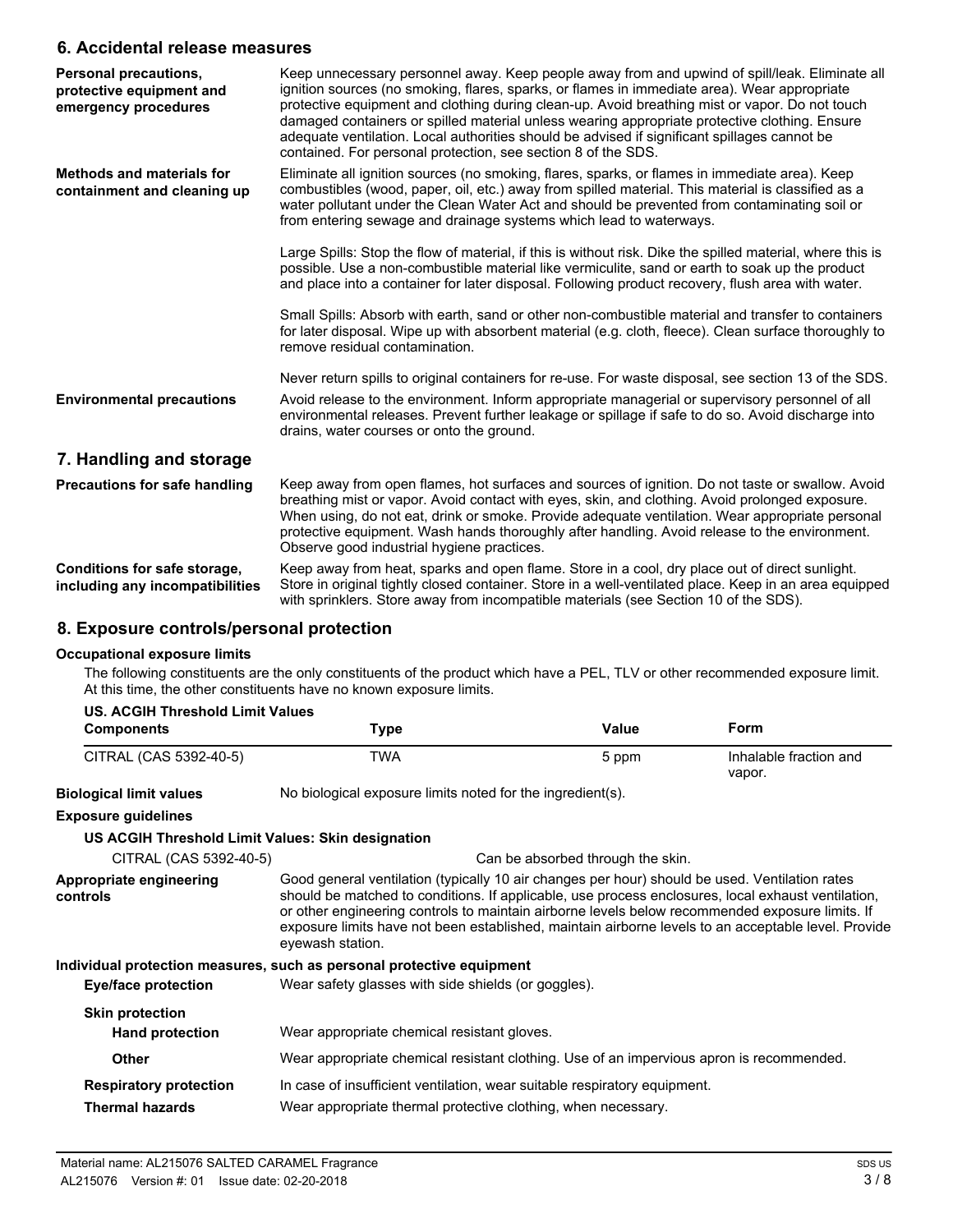When using do not smoke. Keep away from food and drink. Always observe good personal hygiene measures, such as washing after handling the material and before eating, drinking, and/or smoking. Routinely wash work clothing and protective equipment to remove contaminants. Contaminated work clothing should not be allowed out of the workplace.

### **9. Physical and chemical properties**

| <b>Appearance</b>                                 |                               |
|---------------------------------------------------|-------------------------------|
| <b>Physical state</b>                             | Liquid.                       |
| Form                                              | Liquid.                       |
| Color                                             | YELLOW TO YELLOW-ORANGE       |
| Odor                                              | Sweet                         |
| Odor threshold                                    | Not available.                |
| рH                                                | Not available.                |
| <b>Melting point/freezing point</b>               | Not available.                |
| Initial boiling point and boiling<br>range        | Not available.                |
| <b>Flash point</b>                                | 147.0 °F (63.9 °C) Closed Cup |
| <b>Evaporation rate</b>                           | Not available.                |
| Flammability (solid, gas)                         | Not applicable.               |
| Upper/lower flammability or explosive limits      |                               |
| <b>Flammability limit - lower</b><br>$(\%)$       | Not available.                |
| <b>Flammability limit - upper</b><br>$(\% )$      | Not available.                |
| Explosive limit - lower (%)                       | Not available.                |
| Explosive limit - upper (%)                       | Not available.                |
| Vapor pressure                                    | Not available.                |
| Vapor density                                     | Not available.                |
| <b>Relative density</b>                           | Not available.                |
| Solubility(ies)                                   |                               |
| <b>Solubility (water)</b>                         | Insoluble                     |
| <b>Partition coefficient</b><br>(n-octanol/water) | Not available.                |
| <b>Auto-ignition temperature</b>                  | Not available.                |
| <b>Decomposition temperature</b>                  | Not available.                |
| Viscosity                                         | Not available.                |
| <b>Other information</b>                          |                               |
| <b>Explosive properties</b>                       | Not explosive.                |
| <b>Oxidizing properties</b>                       | Not oxidizing.                |
| <b>Refractive index</b>                           | 1.53                          |
| <b>Specific gravity</b>                           | 1.056 - 1.076 @25C            |
| VOC (Weight %)                                    | Not available.                |
| 10. Stability and reactivity                      |                               |

| <b>Reactivity</b>                            | The product is stable and non-reactive under normal conditions of use, storage and transport.                                                     |
|----------------------------------------------|---------------------------------------------------------------------------------------------------------------------------------------------------|
| <b>Chemical stability</b>                    | Material is stable under normal conditions.                                                                                                       |
| <b>Possibility of hazardous</b><br>reactions | No dangerous reaction known under conditions of normal use.                                                                                       |
| <b>Conditions to avoid</b>                   | Avoid heat, sparks, open flames and other ignition sources. Avoid temperatures exceeding the<br>flash point. Contact with incompatible materials. |
| Incompatible materials                       | Strong oxidizing agents.                                                                                                                          |
| <b>Hazardous decomposition</b><br>products   | No hazardous decomposition products are known.                                                                                                    |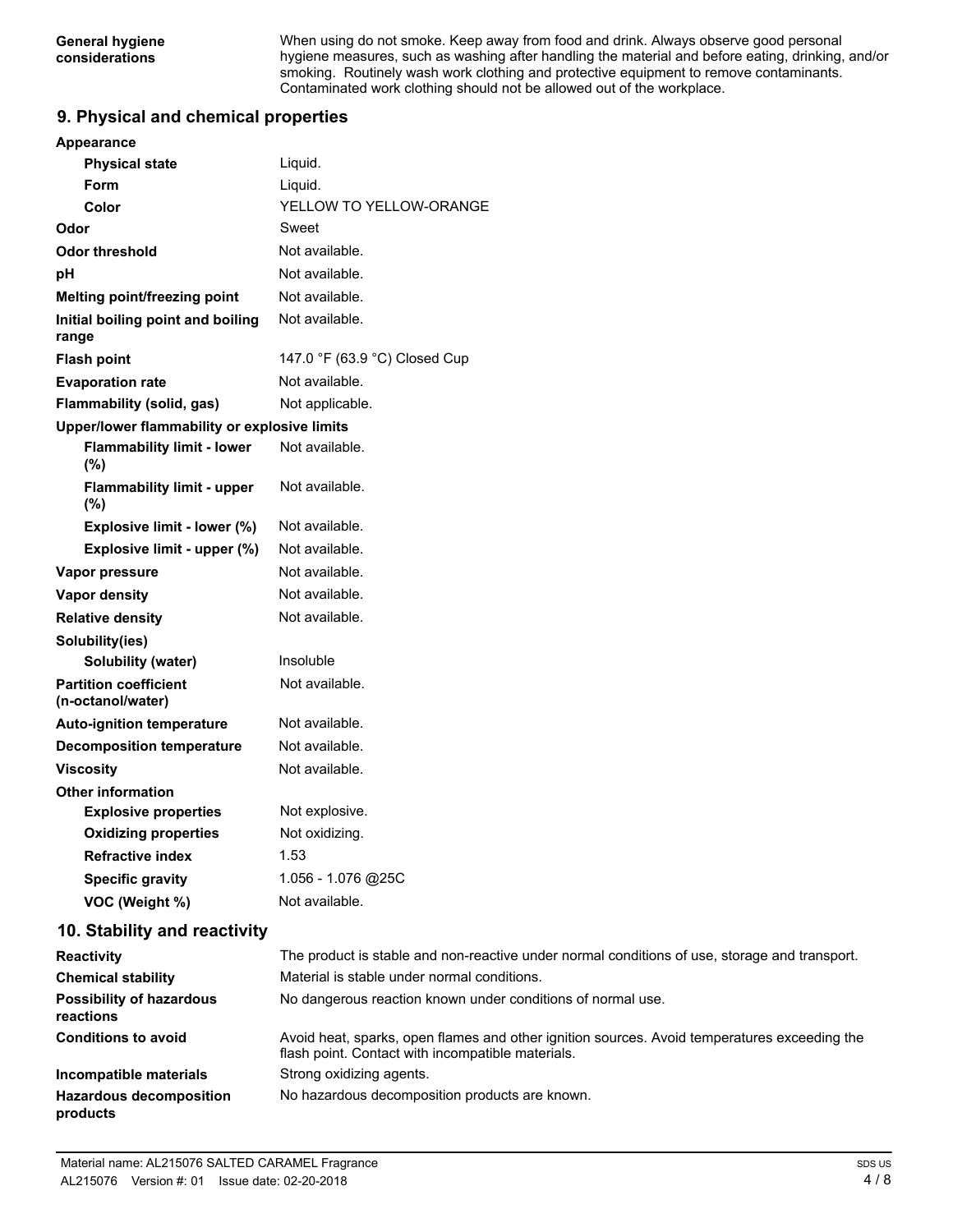## **11. Toxicological information**

## **Information on likely routes of exposure**

| <b>Inhalation</b>                                 | Prolonged inhalation may be harmful.                                                                                                                            |
|---------------------------------------------------|-----------------------------------------------------------------------------------------------------------------------------------------------------------------|
| <b>Skin contact</b>                               | May cause an allergic skin reaction.                                                                                                                            |
| Eye contact                                       | Causes serious eve irritation.                                                                                                                                  |
| Ingestion                                         | Harmful if swallowed.                                                                                                                                           |
| Symptoms related to the<br>physical, chemical and | Severe eye irritation. Symptoms may include stinging, tearing, redness, swelling, and blurred<br>vision. May cause an allergic skin reaction. Dermatitis. Rash. |

## **toxicological characteristics**

#### **Information on toxicological effects**

| <b>Acute toxicity</b>                                 | Harmful if swallowed.                                                                                               |                                                     |
|-------------------------------------------------------|---------------------------------------------------------------------------------------------------------------------|-----------------------------------------------------|
| <b>Components</b>                                     | <b>Species</b>                                                                                                      | <b>Test Results</b>                                 |
| BENZYL BENZOATE (CAS 120-51-4)                        |                                                                                                                     |                                                     |
| <b>Acute</b>                                          |                                                                                                                     |                                                     |
| Dermal                                                |                                                                                                                     |                                                     |
| LD50                                                  | Rat                                                                                                                 | 4000 mg/kg                                          |
| Oral                                                  |                                                                                                                     |                                                     |
| LD50                                                  | Rat                                                                                                                 | 1700 mg/kg                                          |
| CITRAL (CAS 5392-40-5)                                |                                                                                                                     |                                                     |
| <u>Acute</u>                                          |                                                                                                                     |                                                     |
| <b>Dermal</b>                                         |                                                                                                                     |                                                     |
| LD50                                                  | Rat                                                                                                                 | > 2000 mg/kg                                        |
| PIPERONAL (CAS 120-57-0)                              |                                                                                                                     |                                                     |
| <b>Acute</b>                                          |                                                                                                                     |                                                     |
| Oral                                                  |                                                                                                                     |                                                     |
| LD50                                                  | Rat                                                                                                                 | 2700 mg/kg                                          |
|                                                       | * Estimates for product may be based on additional component data not shown.                                        |                                                     |
| <b>Skin corrosion/irritation</b>                      | Prolonged skin contact may cause temporary irritation.                                                              |                                                     |
| Serious eye damage/eye<br><i>irritation</i>           | Causes serious eye irritation.                                                                                      |                                                     |
| Respiratory or skin sensitization                     |                                                                                                                     |                                                     |
| <b>ACGIH sensitization</b>                            |                                                                                                                     |                                                     |
| 5392-40-5)                                            | Dermal sensitization<br>CITRAL, INHALABLE FRACTION AND VAPOR (CAS                                                   |                                                     |
| <b>Respiratory sensitization</b>                      | Not a respiratory sensitizer.                                                                                       |                                                     |
| <b>Skin sensitization</b>                             | May cause an allergic skin reaction.                                                                                |                                                     |
| Germ cell mutagenicity                                | No data available to indicate product or any components present at greater than 0.1% are<br>mutagenic or genotoxic. |                                                     |
| Carcinogenicity                                       | Not classifiable as to carcinogenicity to humans.                                                                   |                                                     |
|                                                       | IARC Monographs. Overall Evaluation of Carcinogenicity                                                              |                                                     |
| COUMARIN (CAS 91-64-5)                                |                                                                                                                     | 3 Not classifiable as to carcinogenicity to humans. |
|                                                       | OSHA Specifically Regulated Substances (29 CFR 1910.1001-1050)                                                      |                                                     |
| Not regulated.                                        | US. National Toxicology Program (NTP) Report on Carcinogens                                                         |                                                     |
| Not listed.                                           |                                                                                                                     |                                                     |
| <b>Reproductive toxicity</b>                          | This product is not expected to cause reproductive or developmental effects.                                        |                                                     |
| Specific target organ toxicity -<br>single exposure   | Not classified.                                                                                                     |                                                     |
| Specific target organ toxicity -<br>repeated exposure | Not classified.                                                                                                     |                                                     |
| <b>Aspiration hazard</b>                              | Not an aspiration hazard.                                                                                           |                                                     |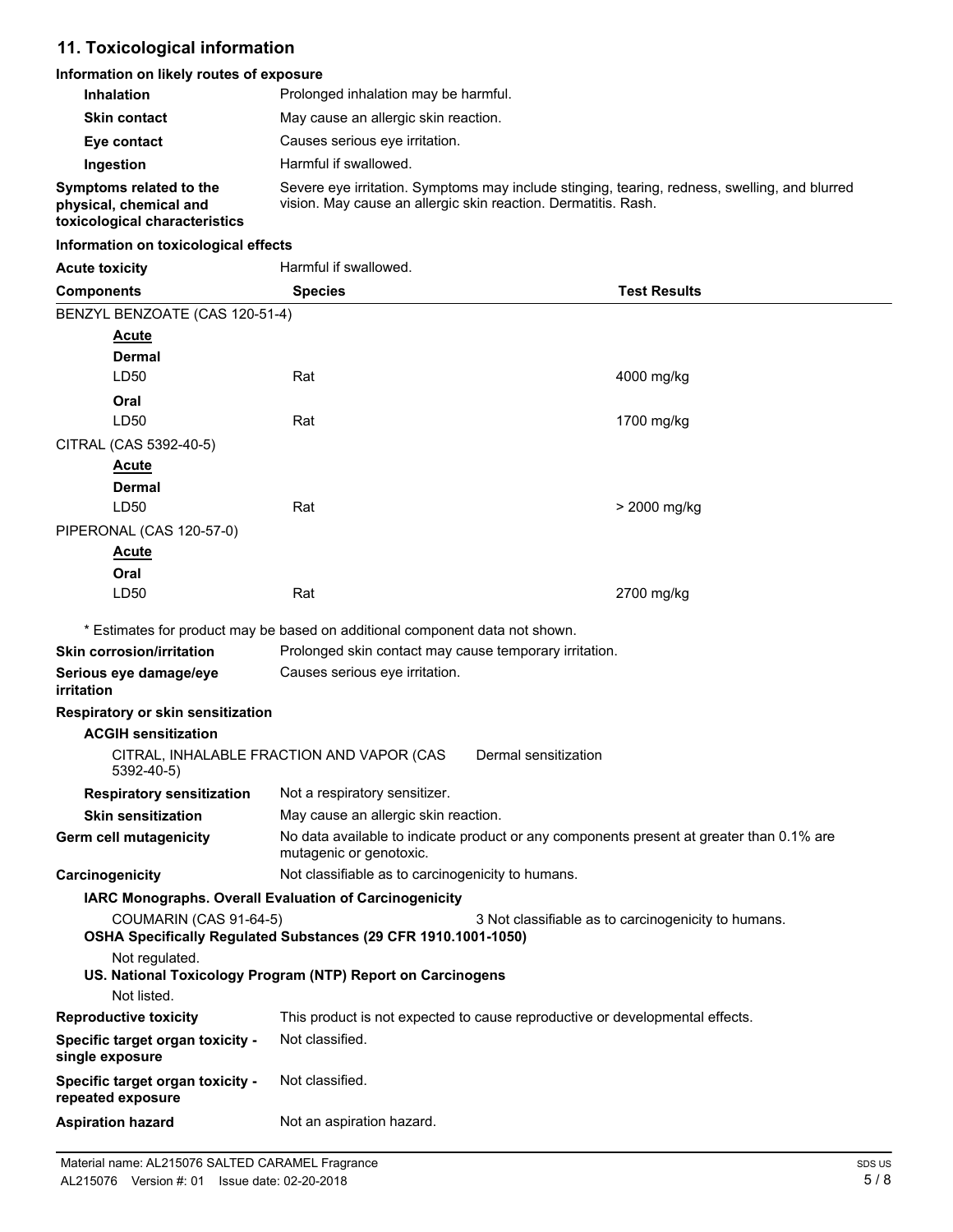**Chronic effects** Prolonged inhalation may be harmful.

# **12. Ecological information**

| <b>Ecotoxicity</b> |  | Very toxic to aquatic life. Toxic to aquatic life with long lasting effects. |  |
|--------------------|--|------------------------------------------------------------------------------|--|
|--------------------|--|------------------------------------------------------------------------------|--|

**Persistence and degradability** No data is available on the degradability of any ingredients in the mixture.

#### **Bioaccumulative potential**

| Partition coefficient n-octanol / water (log Kow) |                    |      |
|---------------------------------------------------|--------------------|------|
| BENZYL BENZOATE                                   |                    | 3.97 |
| <b>COUMARIN</b>                                   |                    | 1.39 |
| ETHYL BUTYRATE                                    |                    | 1.73 |
| FTHYL VANILLIN                                    |                    | 1.61 |
| PIPERONAL                                         |                    | 1.05 |
| Mobility in soil                                  | No data available. |      |

No other adverse environmental effects (e.g. ozone depletion, photochemical ozone creation potential, endocrine disruption, global warming potential) are expected from this component.

### **13. Disposal considerations**

| <b>Disposal instructions</b>             | Collect and reclaim or dispose in sealed containers at licensed waste disposal site. Do not allow<br>this material to drain into sewers/water supplies. Do not contaminate ponds, waterways or ditches<br>with chemical or used container. Dispose of contents/container in accordance with<br>local/regional/national/international regulations. |
|------------------------------------------|---------------------------------------------------------------------------------------------------------------------------------------------------------------------------------------------------------------------------------------------------------------------------------------------------------------------------------------------------|
| Local disposal regulations               | Dispose in accordance with all applicable regulations.                                                                                                                                                                                                                                                                                            |
| Hazardous waste code                     | The waste code should be assigned in discussion between the user, the producer and the waste<br>disposal company.                                                                                                                                                                                                                                 |
| Waste from residues / unused<br>products | Dispose of in accordance with local regulations. Empty containers or liners may retain some<br>product residues. This material and its container must be disposed of in a safe manner (see:<br>Disposal instructions).                                                                                                                            |
| Contaminated packaging                   | Since emptied containers may retain product residue, follow label warnings even after container is<br>emptied. Empty containers should be taken to an approved waste handling site for recycling or<br>disposal.                                                                                                                                  |

### **14. Transport information**

**DOT**

| וטע                             |                                                                                                      |  |
|---------------------------------|------------------------------------------------------------------------------------------------------|--|
| <b>UN number</b>                | <b>UN3082</b>                                                                                        |  |
| UN proper shipping name         | Environmentally hazardous substances, liquid, n.o.s.                                                 |  |
| Transport hazard class(es)      |                                                                                                      |  |
| Class                           | 9                                                                                                    |  |
| <b>Subsidiary risk</b>          |                                                                                                      |  |
| Label(s)                        | 9                                                                                                    |  |
| Packing group                   | Ш                                                                                                    |  |
| <b>Environmental hazards</b>    |                                                                                                      |  |
| <b>Marine pollutant</b>         | Yes                                                                                                  |  |
|                                 | Special precautions for user Read safety instructions, SDS and emergency procedures before handling. |  |
| <b>Special provisions</b>       | 8, 146, 335, IB3, T4, TP1, TP29                                                                      |  |
| <b>Packaging exceptions</b>     | 155                                                                                                  |  |
| Packaging non bulk              | 203                                                                                                  |  |
| Packaging bulk                  | 241                                                                                                  |  |
| <b>IATA</b>                     |                                                                                                      |  |
| <b>UN number</b>                | <b>UN3082</b>                                                                                        |  |
| UN proper shipping name         | Environmentally hazardous substance, liquid, n.o.s.                                                  |  |
| Transport hazard class(es)      |                                                                                                      |  |
| <b>Class</b>                    | 9                                                                                                    |  |
| <b>Subsidiary risk</b>          |                                                                                                      |  |
| Packing group                   | Ш                                                                                                    |  |
| <b>Environmental hazards</b>    | Yes                                                                                                  |  |
| <b>ERG Code</b>                 | 9L                                                                                                   |  |
|                                 | Special precautions for user Read safety instructions, SDS and emergency procedures before handling. |  |
| Other information               |                                                                                                      |  |
| Passenger and cargo<br>aircraft | Allowed with restrictions.                                                                           |  |
| Cargo aircraft only             | Allowed with restrictions.                                                                           |  |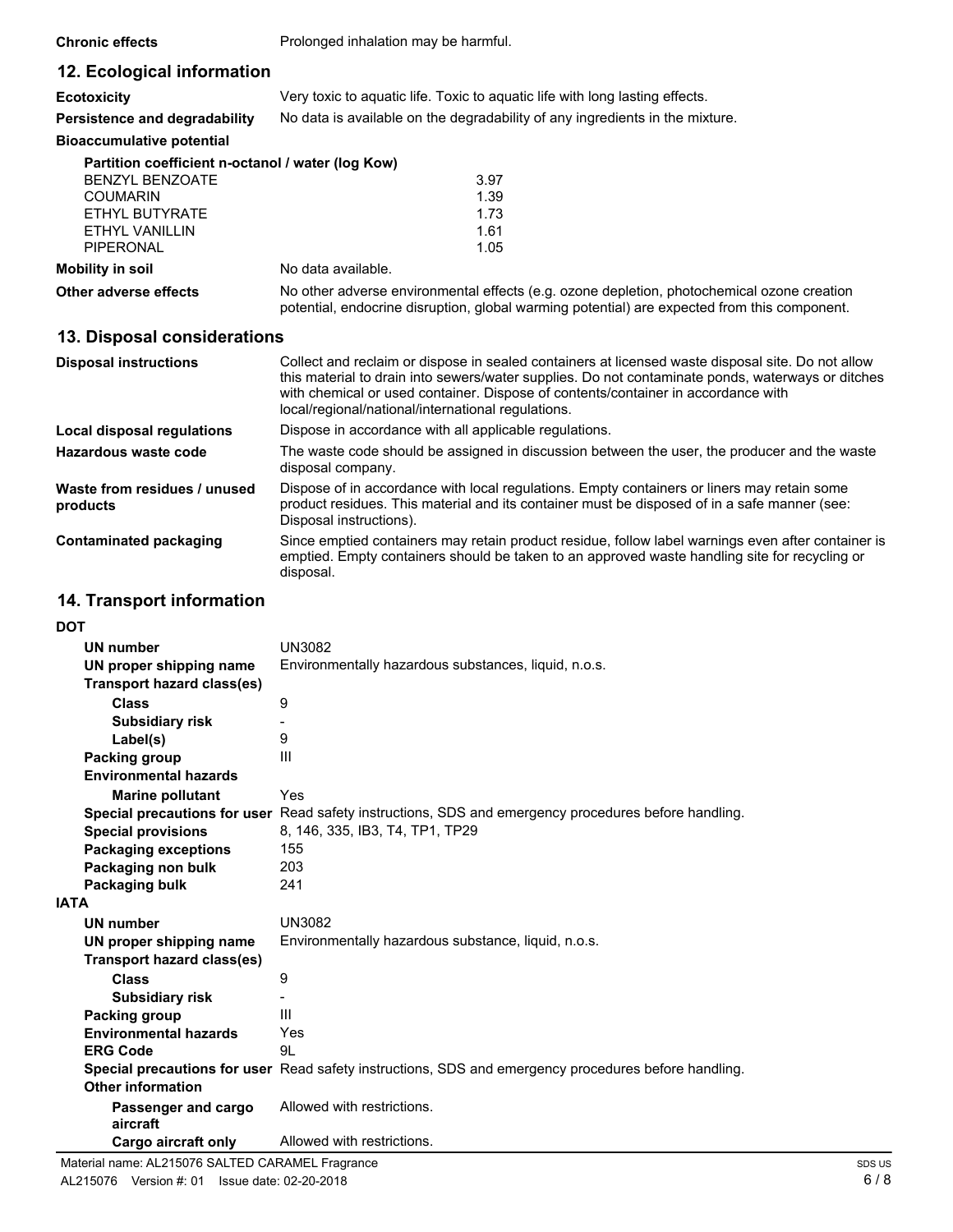**IMDG**

| UN number<br>UN proper shipping name<br>Transport hazard class(es) | UN3082<br>ENVIRONMENTALLY HAZARDOUS SUBSTANCE, LIQUID, N.O.S.                                        |
|--------------------------------------------------------------------|------------------------------------------------------------------------------------------------------|
| <b>Class</b>                                                       | 9                                                                                                    |
| <b>Subsidiary risk</b>                                             | -                                                                                                    |
| Packing group                                                      | Ш                                                                                                    |
| Environmental hazards                                              |                                                                                                      |
| <b>Marine pollutant</b>                                            | Yes                                                                                                  |
| EmS                                                                | F-A. S-F                                                                                             |
|                                                                    | Special precautions for user Read safety instructions, SDS and emergency procedures before handling. |
| anaut in bulls accounting to                                       | Not optablished                                                                                      |

**Transport in bulk according to** Not established. **Annex II of MARPOL 73/78 and the IBC Code**





**Marine pollutant**



**General information** IMDG Regulated Marine Pollutant. DOT Regulated Marine Pollutant.

# **15. Regulatory information**

| US federal regulations                                | This product is a "Hazardous Chemical" as defined by the OSHA Hazard Communication<br>Standard, 29 CFR 1910.1200. |  |
|-------------------------------------------------------|-------------------------------------------------------------------------------------------------------------------|--|
|                                                       | TSCA Section 12(b) Export Notification (40 CFR 707, Subpt. D)                                                     |  |
| Not regulated.                                        |                                                                                                                   |  |
| <b>CERCLA Hazardous Substance List (40 CFR 302.4)</b> |                                                                                                                   |  |
| Not listed.                                           |                                                                                                                   |  |
| <b>SARA 304 Emergency release notification</b>        |                                                                                                                   |  |
| Not regulated.                                        |                                                                                                                   |  |
|                                                       | OSHA Specifically Regulated Substances (29 CFR 1910.1001-1050)                                                    |  |
| Not regulated.                                        |                                                                                                                   |  |
|                                                       | Superfund Amendments and Reauthorization Act of 1986 (SARA)                                                       |  |
| <b>Hazard categories</b>                              | Immediate Hazard - Yes                                                                                            |  |
|                                                       | Delayed Hazard - No                                                                                               |  |
|                                                       | Fire Hazard - Yes<br>Pressure Hazard - No                                                                         |  |
|                                                       | Reactivity Hazard - No                                                                                            |  |
| <b>SARA 302 Extremely hazardous substance</b>         |                                                                                                                   |  |
| Not listed.                                           |                                                                                                                   |  |
| SARA 311/312 Hazardous<br>chemical                    | No                                                                                                                |  |
| Material name: AL215076 SALTED CARAMEL Fragrance      |                                                                                                                   |  |